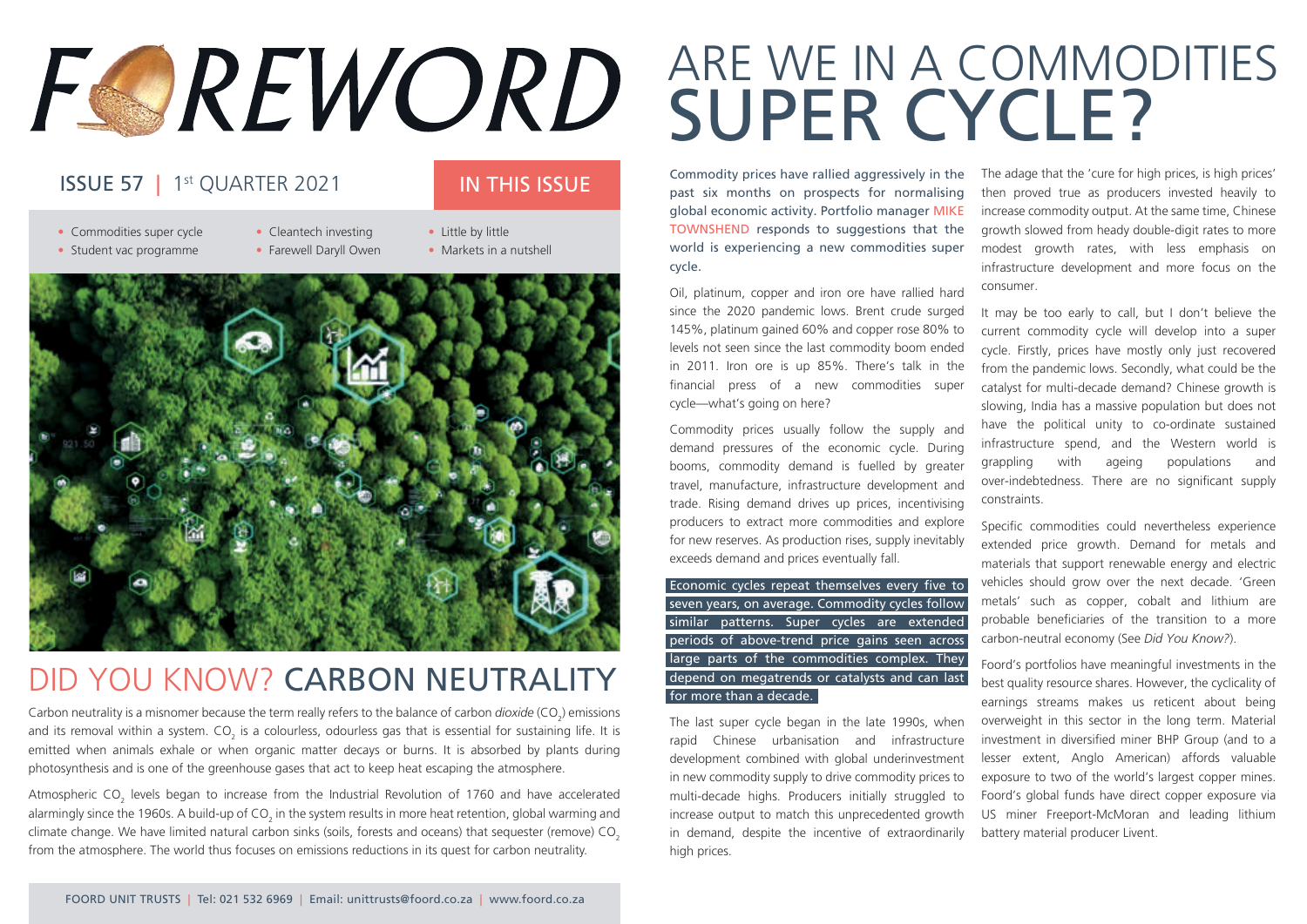## QUO VADIS, CLEANTECH INVESTORS?



Renewed global commitment to the environment has ignited much investment chatter, driving stocks in the cleantech and renewables space to ultra-high valuations. Foord Singapore portfolio manager, BRIAN ARCESE cautions investors to proceed warily, given the valuation risks in this sector.

The 2020 COVID-19 pandemic initiated a great reawakening for climate change issues amidst a renewed focus on the green agenda by global governments. In the US, newly inaugurated President Joe Biden has made swift changes. He has cancelled the Keystone XL pipeline, re-joined the Paris Agreement and plans to ban new oil and gas leases on federal land.

Even coal-reliant China has now pledged to achieve carbon neutrality (see *Did You Know?*) before 2060. It also expects to lower its CO<sub>2</sub> emissions per unit of GDP by 65% from the 2005 level by 2030, increase the share of non-fossil fuels in primary energy consumption to 25% and bring its total installed wind and solar power capacity to more than 1.2 billion kilowatts.

Meanwhile, Europe is leading the world in terms of committed capital expenditure. The European Green Deal is pushing for net zero emissions by 2050,

earmarking at least €1 trillion of public green energy funding.

With the added push from other developed economies driving their own initiatives, investment in green energy infrastructure should grow into the trillions of dollars—mostly funded through public-private collaboration—to de-carbonise the global economy.

> Investment in green energy infrastructure should grow into the trillions of dollars—mostly funded through public-private collaboration—to de-carbonise the global economy.

The renewable energy space is where most publicly-traded investment opportunities lie. The sector is poised to be the biggest areas of global capital allocation. It should offer investment opportunities in the areas of renewable sources such as solar and wind, green hydrogen (as an alternative for natural gas) and infrastructure investments to support electrification.

However, this does not mean that opportunities will translate into outsized returns. It is easy for investors seeking to outperform to get caught up in the hype.

Investors seeking long-term alpha (beating an index) or just positive returns should be wary of lofty valuations in the cleantech sector. For example, a market leader in offshore wind power is trading at an exceptionally expensive multiple of 47-times 2021 earnings per share (47x 2021 EPS).

Cleantech and renewable energy trends are on the right side of history and seem like a clear investment play. They should offer opportunities for investors seeking to make a difference or appreciable investment growth. But the strategy needs longterm investment.

There are nevertheless still some opportunities in better valued companies. For example, we own Quanta Services in the Foord Global Equity Fund. Quanta is a US leader in the construction and maintenance of electric grids and trades on a much lower multiple of 21x 2021 EPS. While not exactly cheap, it is still far more affordable than some of the most prominent companies.

Investors should also consider how companies diversify their earnings. For example, Quanta will benefit from upgrades needed to generate green energy via wind, solar or hydrogen. Many traditional US and European utilities, such as Scotland's SSE Plc and California's Edison International—both owned at times in the Foord Global Equity Fund—are forward thinkers and leaders in the transition to green energy. These companies offer a similar exposure to renewables at a fraction of the valuation of bigger players. At the time of writing, SSE and Edison are on 17x and 13x 2021 EPS, respectively.

Cleantech and renewable energy trends are on the right side of history and seem like a clear investment play. They should offer opportunities for investors seeking to make a difference or appreciable investment growth. But the strategy needs long-term investment—speculation and trend-following will guarantee neither outcome.

Cleantech investors must diligently assess investments for long-term returns by analysing their long-term earnings prospects. They should invest only on a deep understanding of the market and valuations, instead of just blindly following market sentiment.

## WHAT IS CLEANTECH?

Short for clean technology, cleantech refers to the technologies and practices that work to improve environmental outcomes. Cleantech's focus is on using renewable materials and energy sources while cutting emissions and eliminating or recycling waste.

The most prominent cleantech examples are in the realm of renewable energy. This includes the production of solar and wind, and to a lesser extent biofuel, hydro, tidal and geothermal heating plants and facilities. It includes a host of supply-chain and dependent industries and all the engineering, installation, technician and maintenance jobs that depend on the sector. Cleantech also embraces areas of recycling, green transportation including electric cars, green chemistry, grey water and more.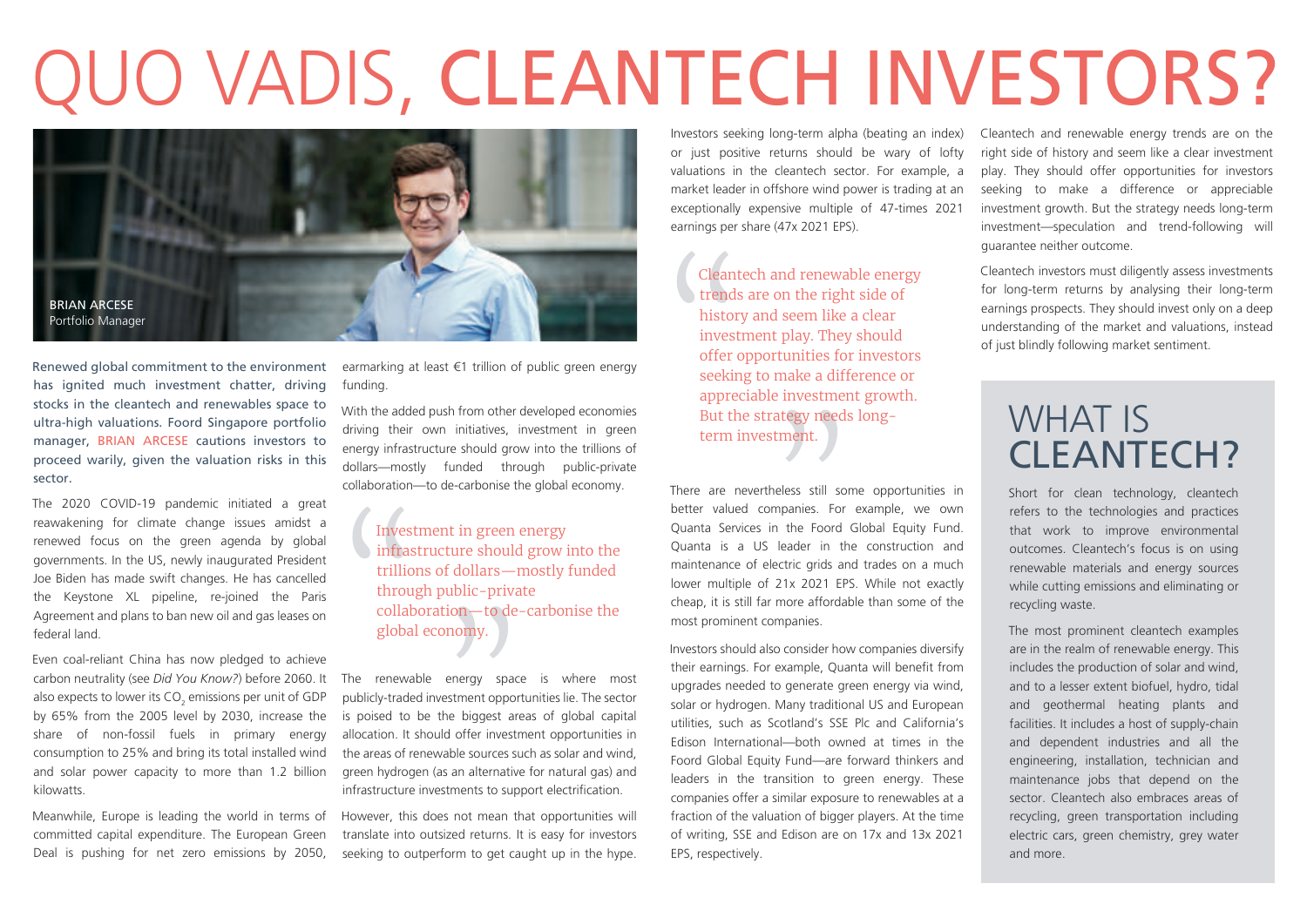# LITTLE BY LITTLE

#### ANOTHER LITTLE BOOK WITH A BIG MESSAGE ABOUT INVESTING

You may be familiar with *More than enough,* Foord's first children's picture book about saving and investing. Anele the squirrel, her mum and her acorns now return in the second book of the series, *Little by little.*

Authored by communications manager Christina Castle and illustrated by Carla Kreuser, *Little by little* introduces a few more forest friends and another very important lesson—that saving and investing takes time, and lots and lots of patience.

Foord will again translate this book into Afrikaans, isiXhosa and isiZulu. We aim to distribute copies to tens of thousands of children around South Africa as part of our financial literacy initiative, TEACH YOUR CHILD TO INVEST.



Free to schools, libraries and community centres in South Africa, and anyone who is keen to create a culture of investing, both books are available in hard copy from our office in Pinelands or to download from our website at https://foord.co.za/insights/publications/teach-your-child-to-invest.

## ONE MILLION BOOKS ONE MILLION LIVES CHANGED

Foord is proud to have played a role in Book Dash achieving the monumental milestone of producing one million books. In just six short years, Book Dash has impacted the lives of literally millions of children around South Africa. It has also inspired us at Foord to publish our own children's books about saving and investing and ensuring they are owned and loved by as many young South Africans as possible.

## FOORD IN BRIEF FAREWELL DARYLL OWEN



This quarter we bid farewell to portfolio manager DARYLL OWEN, ahead of his immigration to his wife's ancestral home of Portugal in the second quarter of 2021. Daryll joined Foord in 2013 as a second career after a long tenure at BoE and Nedgroup, most recently as chief investment officer at Nedgroup Private Clients.

After decades in the stressful environment of investments, Daryll deserves a well-earned rest. He may not get this, however, as he's confided to an interest in new ventures as soon as he settles into his new home in Lisbon. We wish him all the best for the move and this next chapter.

We also thank Daryll for his leadership and friendship over the last eight years. Curious by nature, he is one of those rare people who made time for everyone in the office—from executives to receptionists. We will all miss his office banter and camaraderie.

### STUDENT VACATION PROGRAMME 2021

For several years now, Foord has conducted a week-long vacation programme before the start of the academic year for previously disadvantaged undergraduates with a passion for investments. The initiative is the brainchild of Foord's Head of Equity, PRAVARSHAN MURUGASEN, who selects the candidates and runs the course.

This year's Foord Vacation Programme was conducted under strict COVID-19 protocols. The students were of a high calibre and they impressed me with their diligence and insightful questions.

PRAVARSHAN MURUGASEN, HEAD OF EQUITY

The programme offers students an exciting opportunity to engage with and learn from the Foord investment team and take part in an investment case study. Students also meet with staff from other areas of the business to appreciate the diverse skills needed to achieve success in this industry.

See https://foord.co.za/careers/undergraduate-immersion to read more about Foord's student immersion initiatives.